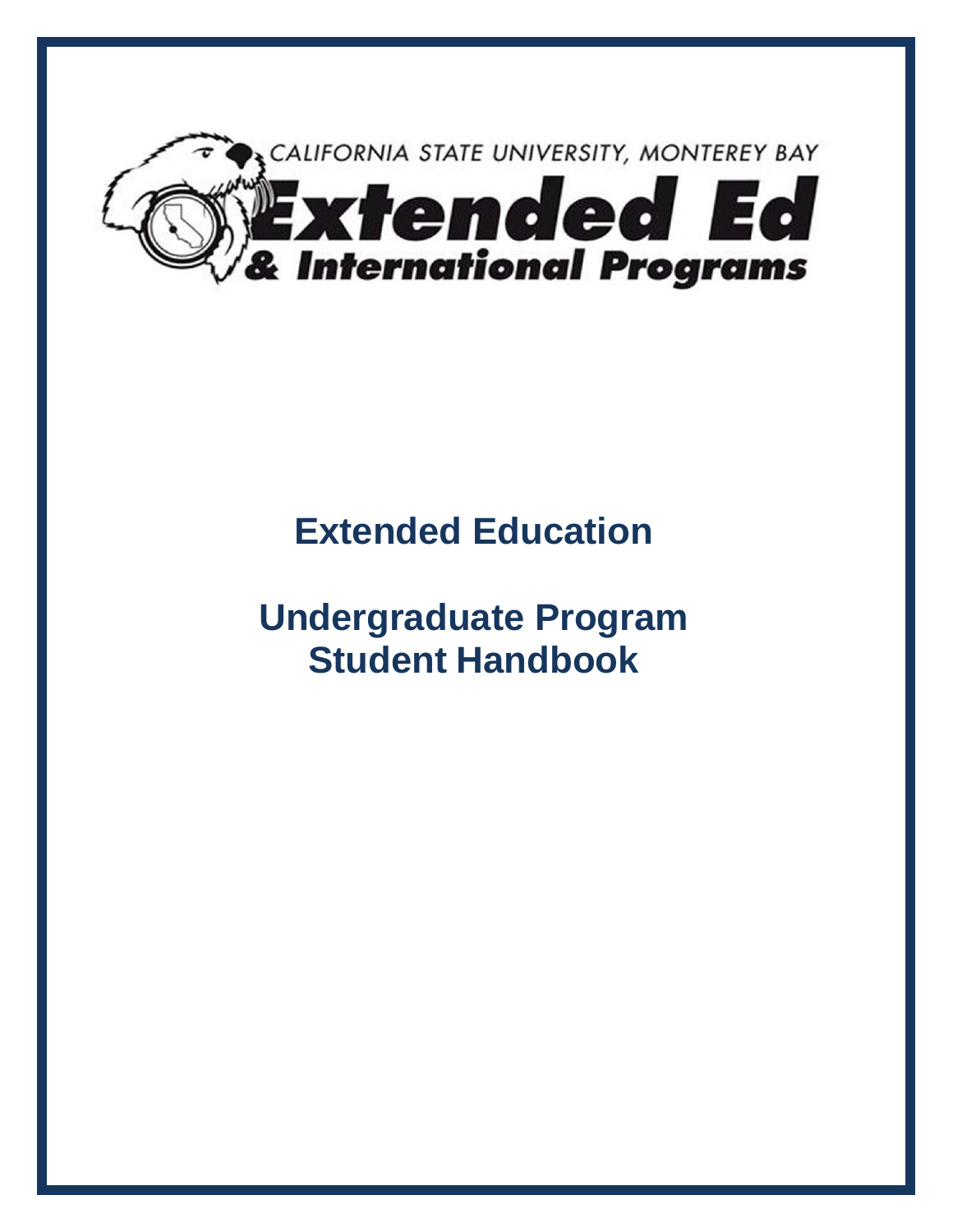Officially adopted on September 27, 1994, the *[CSUMB Vision Statement](https://csumb.edu/about/vision-statement)* created the philosophical foundation for the university. All our ideals are drawn from this document – it lays out what matters most to us and what we aspire to be.

## **CALIFORNIA STATE UNIVERSITY, MONTEREY BAY (CSUMB)**

IS ENVISIONED AS A COMPREHENSIVE STATE UNIVERSITY WHICH VALUES SERVICE THROUGH HIGH QUALITY EDUCATION. THE CAMPUS WILL BE DISTINCTIVE IN SERVING THE DIVERSE PEOPLE 0F **CALIFORNIA.** ESPECIALLY THE WORKING CLASS AND HISTORICALLY UNDEREDUCATED AND LOW-INCOME POPULATIONS. **ENRICHED LIVING** IT. WILL FEATURE AN AND LEARNING ENVIRONMENT AND YEAR-ROUND OPERATION. THE **IDENTITY** OF THE UNIVERSITY WILL BE FRAMED BY SUBSTANTIVE COMMITMENT TO MULTILINGUAL, MULTICULTURAL, **GENDER-EQUITABLE LEARNING. THE UNIVERSITY WILL BE A COLLABORATIVE. INTELLECTUAL COMMUNITY** DISTINGUISHED BY PARTNERSHIPS WITH **EXISTING INSTITUTIONS BOTH PUBLIC** AND PRIVATE, COOPERATIVE AGREEMENTS WHICH ENABLE STUDENTS, FACULTY, AND STAFF TO CROSS INSTITUTIONAL BOUNDARIES FOR INNOVATIVE INSTRUCTION, BROADLY DEFINED SCHOLARLY AND **CREATIVE** ACTIVITY. AND COORDINATED COMMUNITY SERVICE. **VISION DRIVEN** 

> To view the CSUMB Vision Statement visit <https://csumb.edu/about/vision-statement>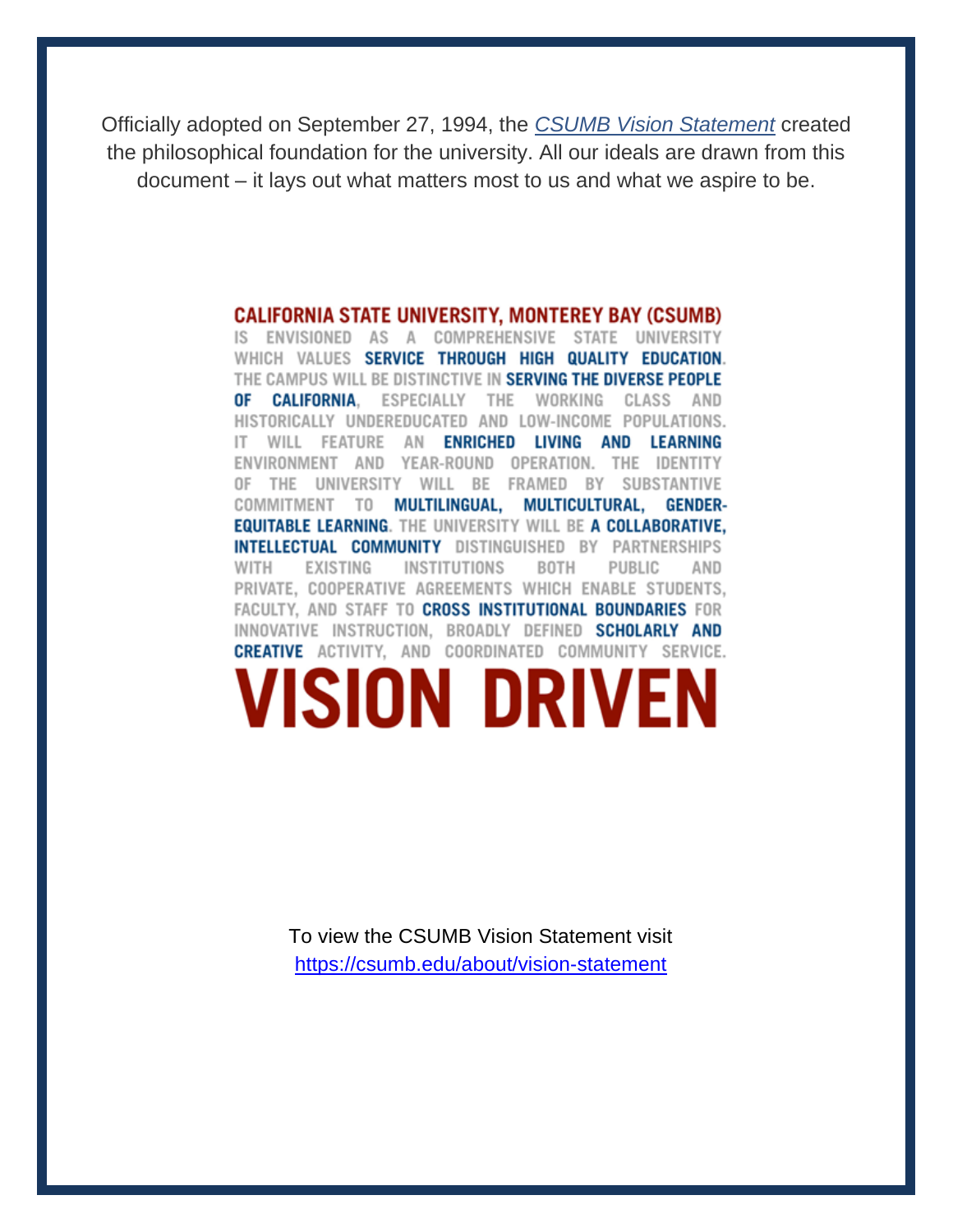**The following information is provided to assist you in navigating campus processes. Students are responsible to follow the steps outlined in the enclosed packet. Please review all information carefully.**

## **Content Overview**

| <b>Check CSUMB Email</b><br>$\bullet$<br>• Check OASIS Student Center<br><b>Review your:</b><br><b>Account Balance</b><br><b>Financial Aid</b><br>$\bullet$<br>Student Mailing Address, etc           |
|-------------------------------------------------------------------------------------------------------------------------------------------------------------------------------------------------------|
|                                                                                                                                                                                                       |
|                                                                                                                                                                                                       |
| • Complete FAFSA<br>Follow all instructions on Financial Aid award letter<br><b>Monitor account Balance</b><br>$\bullet$                                                                              |
|                                                                                                                                                                                                       |
|                                                                                                                                                                                                       |
|                                                                                                                                                                                                       |
|                                                                                                                                                                                                       |
| • Registration<br>• Payments<br>Enrollment (Add, Drop, Withdrawals)<br>• Refunds<br><b>Continuous Enrollment</b><br>Leave of Absence<br><b>Grading Symbols</b><br>٠<br>Repeats<br>• Academic Standing |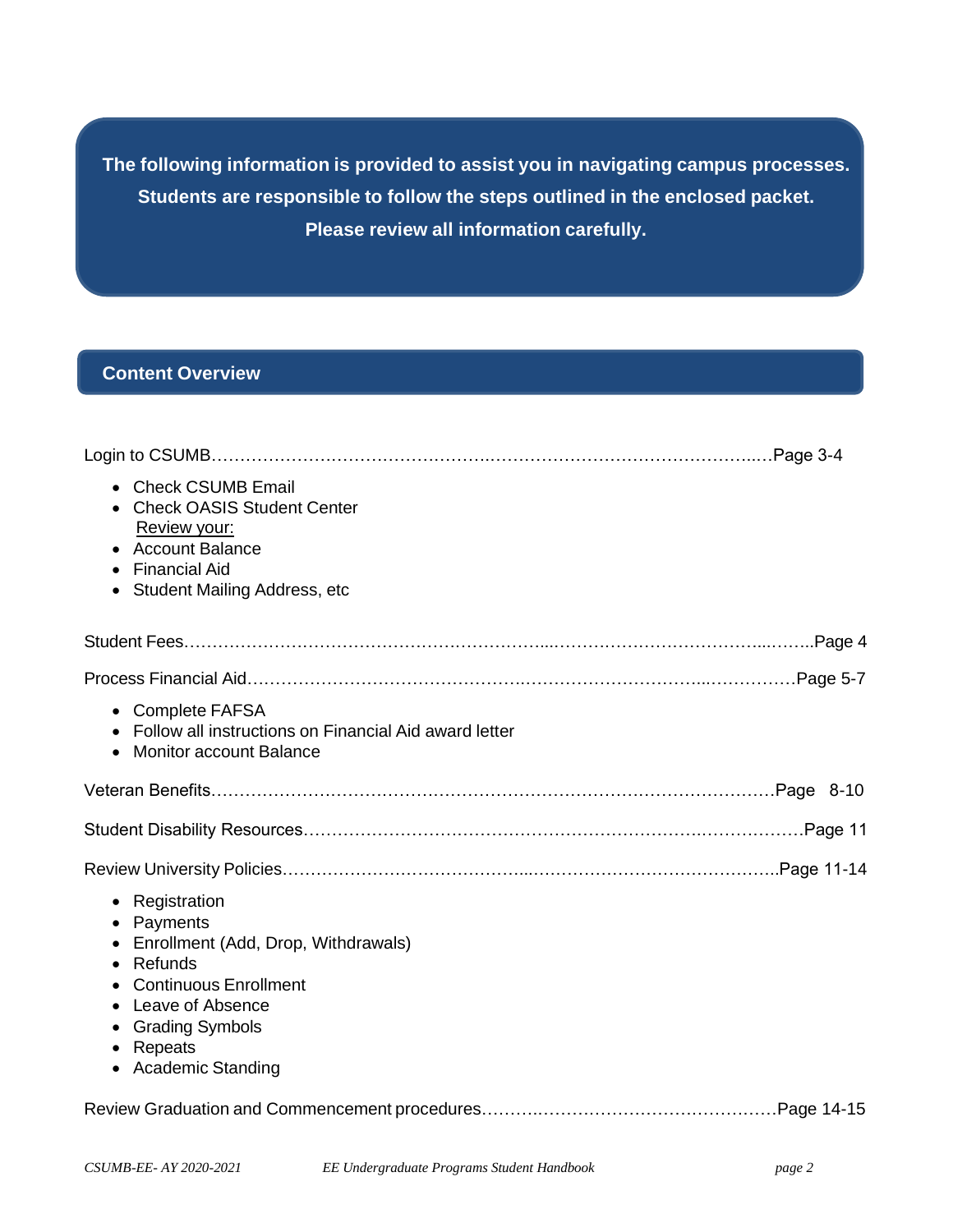## **Student Dashboard/ Email & OASIS Student Center**

#### **Student Email Notification Policy**

Electronic mail is the primary and official means of communication from California State University, Monterey Bay to students. Once a student receives a CSUMB email account, official communication from the University shall be directed to that account.

#### **Email is CSUMB's Official Communication**

Official communication contains information in order to conduct business with CSU Monterey Bay and for which every student will be held accountable. Students are expected to read communications in a timely fashion because communications often are time-sensitive. Examples of official communication can include, but are not limited to:

- Registration Alerts
- Career development events
- Student records (including Admissions/Financial Aid/Advising/Registrar)
- Academic program/completion of degree sought
- Dean and faculty communication to students
- Financial information (including balance due, payment deadline reminders)

All use of email will be consistent with local, state, and federal law, as well as other University policies, including the Acceptable use of computing and Technology Resources Policy and the Family educational Rights and Privacy Act.

Student email accounts shall remain active so long as the student is enrolled at CSU Monterey Bay or is on an approved leave of absence.

For more information about California State University, Monterey Bay's student email notification Policy: [https://csumb.edu/policy/student-email-notification-policy.](https://csumb.edu/policy/student-email-notification-policy)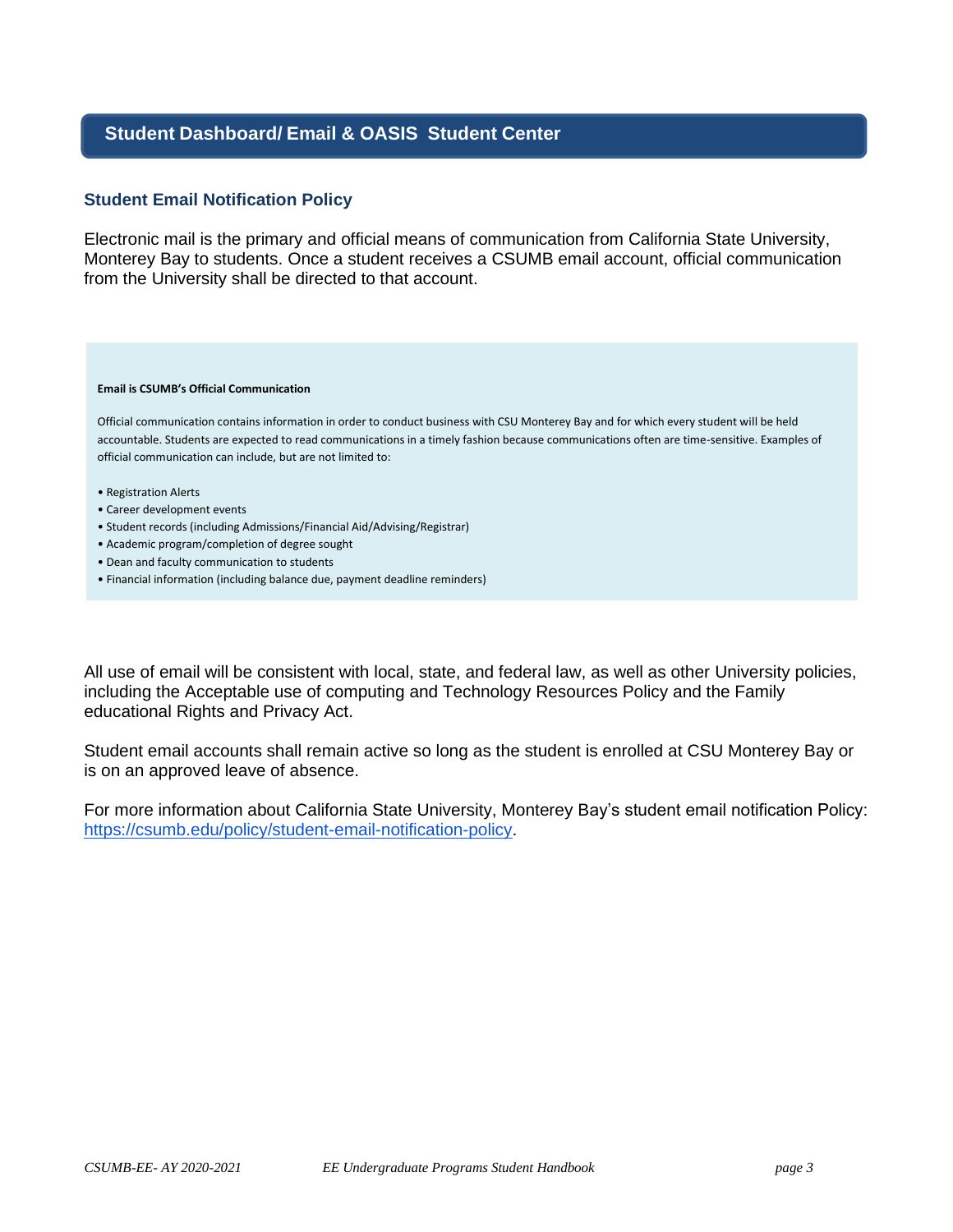## **OASIS Student/HR Student Center**

Students at CSUMB have access to online Student Center located at [csumb.edu/dashboard.](https://csumb.edu/dashboard/)

By using the tools available on the student Dashboard, the campus community now has a single place to conduct its internal business processes, including email & calendar (Google Apps), and student information (OASIS Student/HR Student Center).

#### Students can use their Dashboard to:

- Check their CSUMB email account daily for important notices.
- Review student information in OASIS Student/HR Student Center.
	- o View To Do's
	- o Make online payments
	- o Monitor account balance to verify that all fees have been paid
	- o View grades
	- o Update student mailing address
	- o Sign up for e-refunds

## Students will have an Otter ID and a Student ID:

- The OtterID serves as the campus-wide login to most CSUMB systems. It is up to 8 digits (the first 4 letters of the student's last name and 4 randomly generated numbers).
	- ➢ *For more information on Otter ID visit* <https://csumb.edu/it/accounts-and-passwords>
- The Student ID is a unique 9 digit number that identifies the student and the student's record in the CSUMB OASIS system. Students should use this number instead of their Social Security Number on all student action forms, transcript requests, etc.
	- ➢ *You can find your Student ID number by logging in to csumb.edu, clicking on your name at the top of the page and going to "View Profile" link.*

For instructions on how to find an Otter ID, login to Email, OASIS Student Center etc., visit <https://csumb.edu/oasis> .

Note that orientation fees, academic progress reports and change of major/minor do not apply to your degree program.

## **Required Student Fees**

## *Student fees include*

- \$70 Cal State Apply Application fee
- \$100 Enrollment Confirmation deposit- The enrollment confirmation deposit is put towards your tuition when you enroll. **Please note that the enrollment confirmation is non-refundable.**
- Program tuition- See extended education and program website for specific tuition rate
- \$39 Extended Ed Services Fee (charged once per semester)
- \$40 Graduation fee\*

*\*Additional fees may apply (late graduation application fee \$20, graduation date change fee \$20, etc)*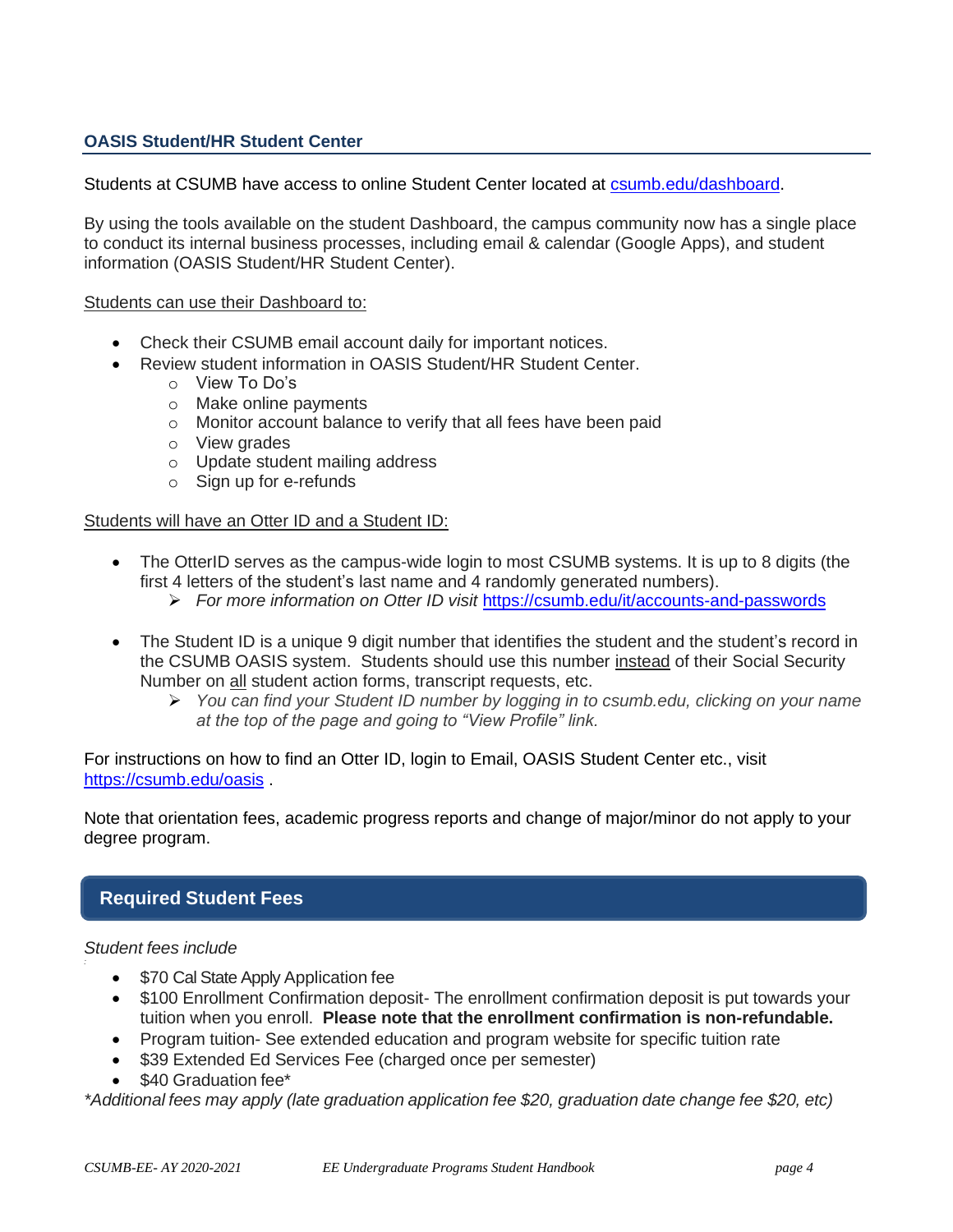## **Educational Loans/Financial Aid**

Financial aid is available to remove the cost barriers that may prevent students from pursuing their educational goals. Assistance for undergraduate program(s) is available from a variety of programs funded by federal and private sources. State fees are not charged therefore no state funds are awarded (i.e. Cal Grant, SUG, etc.). Financial need is determined through a federal formula that assesses the family's relative financial strength and ability to contribute to meeting the student's educational costs. Eligibility for financial aid is the amount that remains after the student's Expected Family Contribution (EFC) is subtracted from the cost of education. The cost of education is the amount the University estimates the student will spend to attend college for the academic year. The cost of education includes the basic Extended Educational Fee, various campus-based fees, room and board, books, supplies, transportation and miscellaneous personal expenses.

The first step in applying for financial aid is to complete the Free Application for Federal Student Aid (FAFSA). From this single application, a student will be considered for federal aid. The priority filing period is October 1st – March 22<sup>nd</sup>. For more details about the Financial Aid process, refer to the University Financial Aid website at [https://csumb.edu/financialaid/what-financial-aid.](https://csumb.edu/financialaid/what-financial-aid) The Financial Aid Office is located in the Student Services Building (3rd floor). Information is available regarding scholarships and other types of financial aid available to students attending CSUMB. For student specific questions, the Extended Education program has a dedicated financial aid counselor who can be reached at 831-582-4030 or email at ee\_financialaid@csumb.edu

As Students prepare for their educational career track, remember that the cost of the program will be the sole responsibility of the student.

For those students who would like to be considered for Federal Student Aid, Student must complete the 2020-2021 FAFSA application as soon as possible at [www.fafsa.ed.gov.](http://www.fafsa.ed.gov/) 2020-2021 FAFSA application covers the Fall 2020, Spring 2021, and/or Summer 2021 semesters/terms. Student will need their 2018 Tax information to complete the FAFSA.

The FAFSA application should be completed every year on or after October 1<sup>st</sup> for the following school year.

It is recommended the student use their completed 2018 Federal Tax forms with required data, if filing. The FAFSA application has a built in link to your 2018 Federal IRS tax return that will pre-populate required IRS information.

**Your financial Aid contact is** Adriana Zarazua 831.582.4030 or ee**\_**[financialaid@csumb.edu](mailto:ee_financialaid@csumb.edu)

## **Verification Documentation**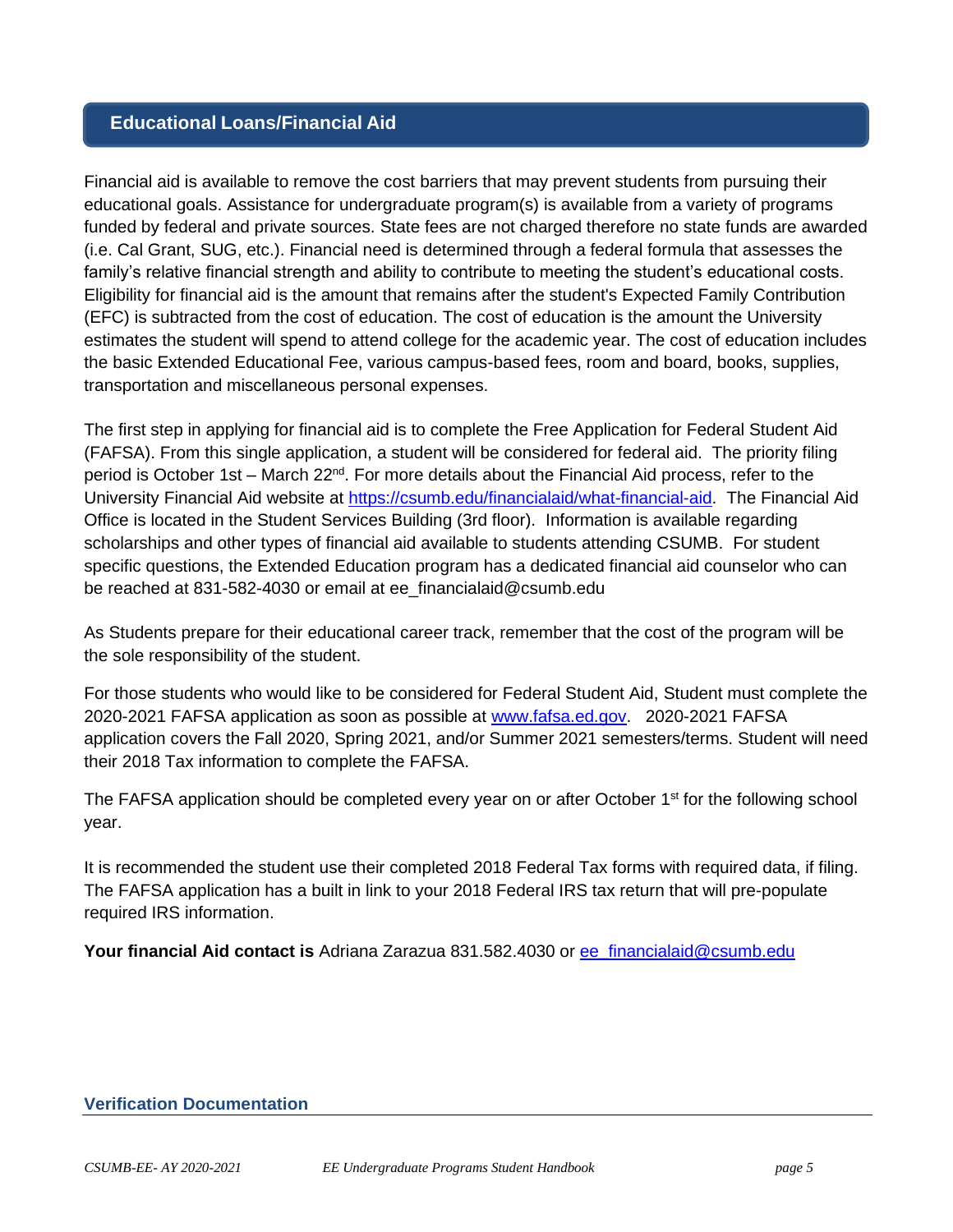Thirty percent of FAFSA applications are selected for verification. If you are selected for verification, be prepared and complete the IRS free "Request for Transcript of Tax Return" form or access the IRS website to download a tax return transcript. Students will need to submit the Federal Tax Transcript as soon as you receive it along with the CSUMB's Verification Worksheet, all documents must be submitted at the same time. The alternative is to Link your taxes on the FAFSA application using the IRS Data Retrieval Tool. When Data Retrieval Link is successful, Student will need to submit the CSUMB Verification documents but not the Tax transcript.

## **A copy of the Federal Tax Return is no longer acceptable**.

Student will be awarded the Federal Pell Grant and Federal Direct Subsidized Student Loan, if eligible, in equal terms based on their academic terms/semester course dates (i.e. Fall A & Fall B terms – Spring A & Spring B terms). Summer is a manual process and if you have any remaining eligibility you will be awarded, again, per term for the semester. If enrolled in split semesters **Student** must complete both terms in each semester to be eligible for the semester awards. If you are in a split course where the first course is less than 6 units student will need to wait until their second course begins (when student become eligible) to receive the loan disbursement.

Students will need to accept their Federal Direct Student Loan if they would like to utilize the funds. [\(https://csumb.edu/cms/acceptdecline-awards](https://csumb.edu/cms/acceptdecline-awards) )

Students who accept any student loan must complete their Loan Entrance Counseling (LEC) and Master Promissory Note (MPN) at (studentaid.gov). This process must be completed prior to the payment due deadline.

Students will also be required to complete other verification items depending on the FAFSA comments. Students can check their [CSUMB](https://sso.csumb.edu/cas/login) account for required items under your "To Do" list or student can contact the financial aid counselor once students are notified that there are items required.

## **Satisfactory Academic Progress (SAP)**

Satisfactory Academic Progress (SAP) policy is also vital for all Federal Financial Aid students to follow. Students need to maintain a 2.0 or higher GPA per term and cumulative, complete 67% of all units attempted, and not exceed 150% of their program's unit load. For more information on SAP please visit https://csumb.edu/financialaid/staying-eligible-sap-policy. All transfer units will be considered for Maximum Time Frame.

## **Disbursement Information**

Financial Aid awards will be divided into the three terms [Fall, Spring, and Summer]. If a student's program is enrolled once per semester, then the award periods will be divided per semester [Fall, Spring, and Summer if there are any remaining eligible Federal funds]. Any student loan awards will not be valid until a student accepts the loan(s) on MyCSUMB, completes the Loan Entrance Counseling (LEC), and Master Promissory Note (MPN) at [studentloans.gov.](https://studentloans.gov/myDirectLoan/index.action)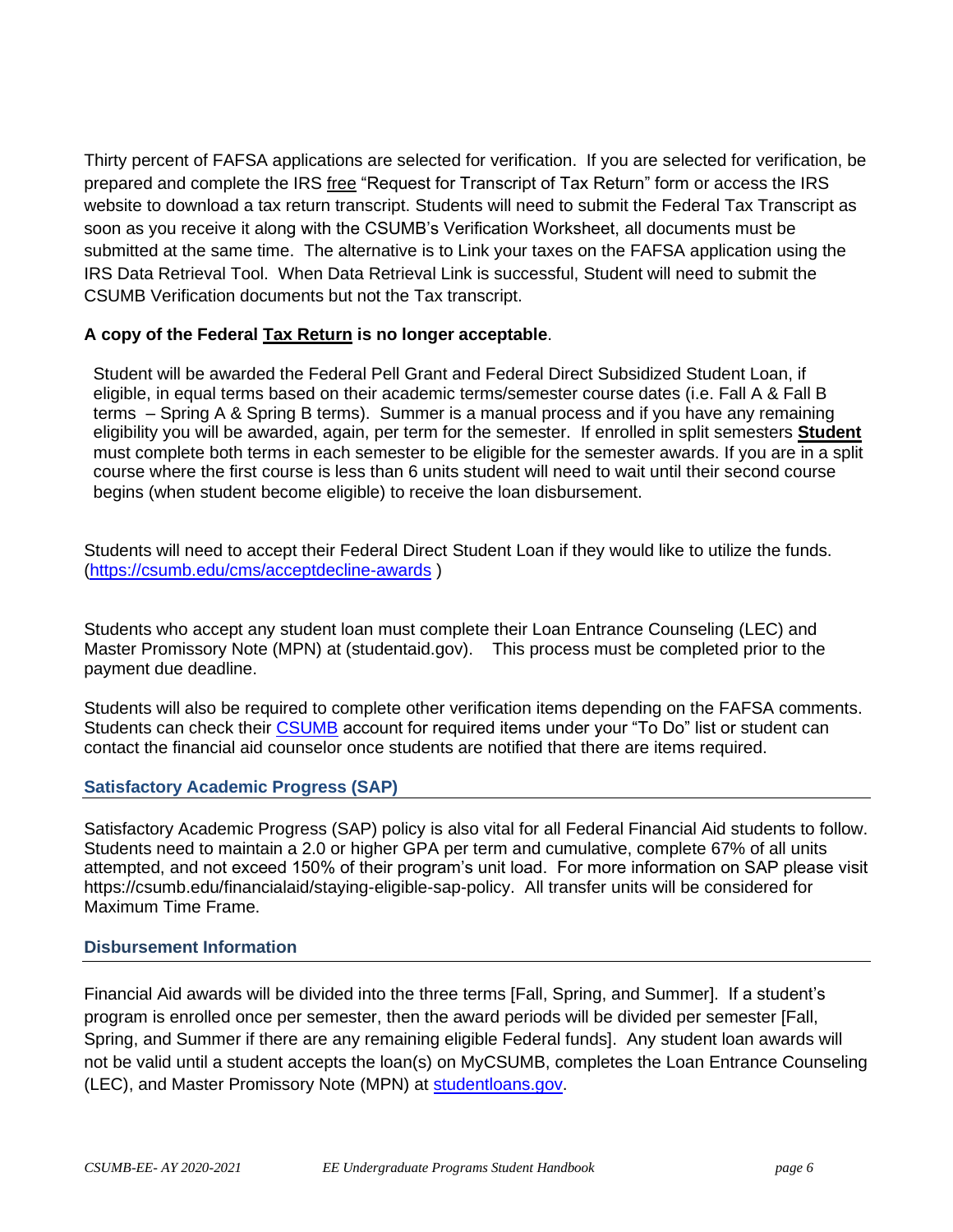All Federal Direct Student Loans have an origination fee (currently 1.059% but can change due to Federal Sequestration regulatory mandates after October).

Financial Aid Disbursement will post to student accounts within the first *two weeks* of the second term class if more than one term per semester, unless student requirements or continued eligibility changes. If this occurs, please contact your Financial Aid Extended Education Program Counselor at 831-582- 4030.

## **For more questions about financial aid**

- Review the CSUMB Financial Aid website at http://csumb.edu/financialaid
- Contact the Extended Ed programs financial aid counselor:

**Adriana Zarazua** *Email:* **ee\_financialaid@csumb.edu** *[P](mailto:mdorado@csumb.edu)h#:* **831-582-4030**

*Don't forget…* **The final requirement prior to graduation will be to complete your online exit counseling with financial aid at [https://studentaid.gov](https://studentaid.gov/)**.

## **Veterans Benefits- Program/Processing Overview**

CSUMB Extended Education offers some degree and certificate programs approved by the Federal Department of Veterans Affairs (VA). The Undergraduate degree programs currently approved by the VA for Education Benefit eligibility include B.S. CSIT and B.S. Nursing. The CA State Tuition Fee Waiver program for dependents of disabled veterans cannot be used for any of the degree programs offered through CSUMB Extended Education. The enrollment costs (extension fees) charged for programs funded through CSUMB Extended Education do NOT include any CSU system-wide state tuition charges that can be waived.

VA Educational Benefits are awarded and administered by the Department of Veterans Affairs to eligible persons based upon military service. The toll-free number to the VA Regional Processing Office in Muskogee, OK is 1(888)442-4551. This number will connect the caller to the VA Education Information Call center where agents should be able to provide benefit recipients with information concerning benefits eligibility, payment status and amounts, etc. Additionally, if you are eligible for more than one VA educational benefit program, you can ask for help to determine which benefit program to use.

You will find the specific list of VA Educational Benefit Programs including eligibility criteria for each program on the following website: . https://www.vets.gov/

Some of the most popular programs currently in use by students at CSUMB include:

**Chapter 33: Post 9/11 GI Bill** is used by veterans and some military dependents by Transfer of Entitlement.

**Chapter 31: VA Vocational Rehabilitation** used by eligible veterans screened by the VA and assigned to work with a specific VA Vocational Rehabilitation Specialist who contacts a CSUMB VA Certifying Official and submits a signed VA form 28-1905 to authorize payment of tuition/fees and other educational expenses covered by the VA.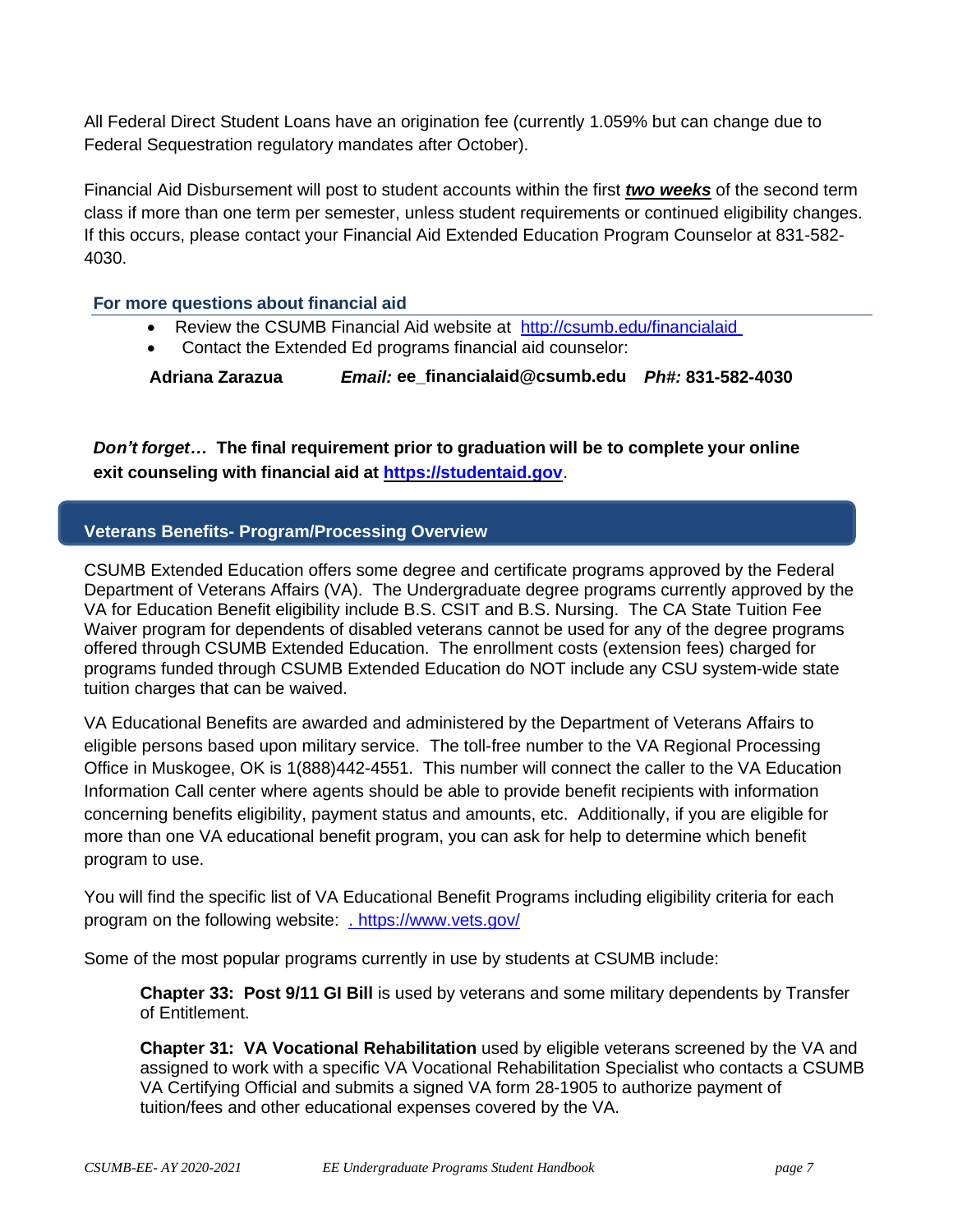**Chapter 35: Dependents Educational Assistance** Dependents of 100% disabled/deceased veterans can apply for this program.

## **Initiating VA Benefits at CSUMB**

Newly admitted and returning students should contact the VA Certifying Official for Extended Education at (831) 582-4387 or Veteran\_Services@csumb.edu in the Veteran Services Office to complete the forms necessary to initiate and begin using their VA educational benefits at CSUMB. For students using Chapter 33 (Post 9/11) or Chapter 31 (Vocational Rehabilitation) benefits to pay all or part of their tuition/fees it is important to contact the VA certifying official prior to the start of the term. This can help ensure timely processing of benefits and placement of deferred billing status on the students account before the payment deadline.

## **VA Benefits Certification Process at CSUMB**

- 1. New students complete and submit a *Request to Initiate VA Benefits* form through the VA Certifying Official in the Veteran Services Office. A copy of the student's official *Certificate of Eligibility* letter from the VA and **DD214** should be included with the Request form.
- 2. Enroll in coursework 'required' to meet your declared major degree objective. Non-required and non-credit courses such as 'audits' cannot be certified for VA payment.
- 3. Once enrollment is complete a *VA Enrollment Certification Request Form* is completed and filed with the VA Certifying Official in the Veteran Services Office.
- 4. After the VA Enrollment Certification Request form is submitted, students must notify the VA Certifying Official by campus e-mail when any changes are made to enrollment. This includes adding & dropping classes as well as course withdrawals or university withdrawals. Failure to report these changes in a timely manner may result in a VA overpayment and possible student repayment debt with VA.

It is the responsibility of the student to ensure that he or she has provided all necessary documentation required for certification of each term attended. Please remember it only takes a few minutes to fill out the form but certification will not be completed without this official student request.

## *Requirements for VA Educational Benefits*

## **Academic Standards of Progress**

The VA requires that students in receipt of VA benefits maintain satisfactory progress in their chosen program of study. The academic standards of progress for students are listed in the CSUMB Online Catalog.

## **Remedial Courses**

Remedial courses are intended to assist individuals in overcoming weaknesses in particular areas of study such as English Composition and Mathematics. These courses are approved for VA payment only when the need for training is established as part of the student's conditional admission to the university.

## **Non-Applicable, Audited & Repeat Courses**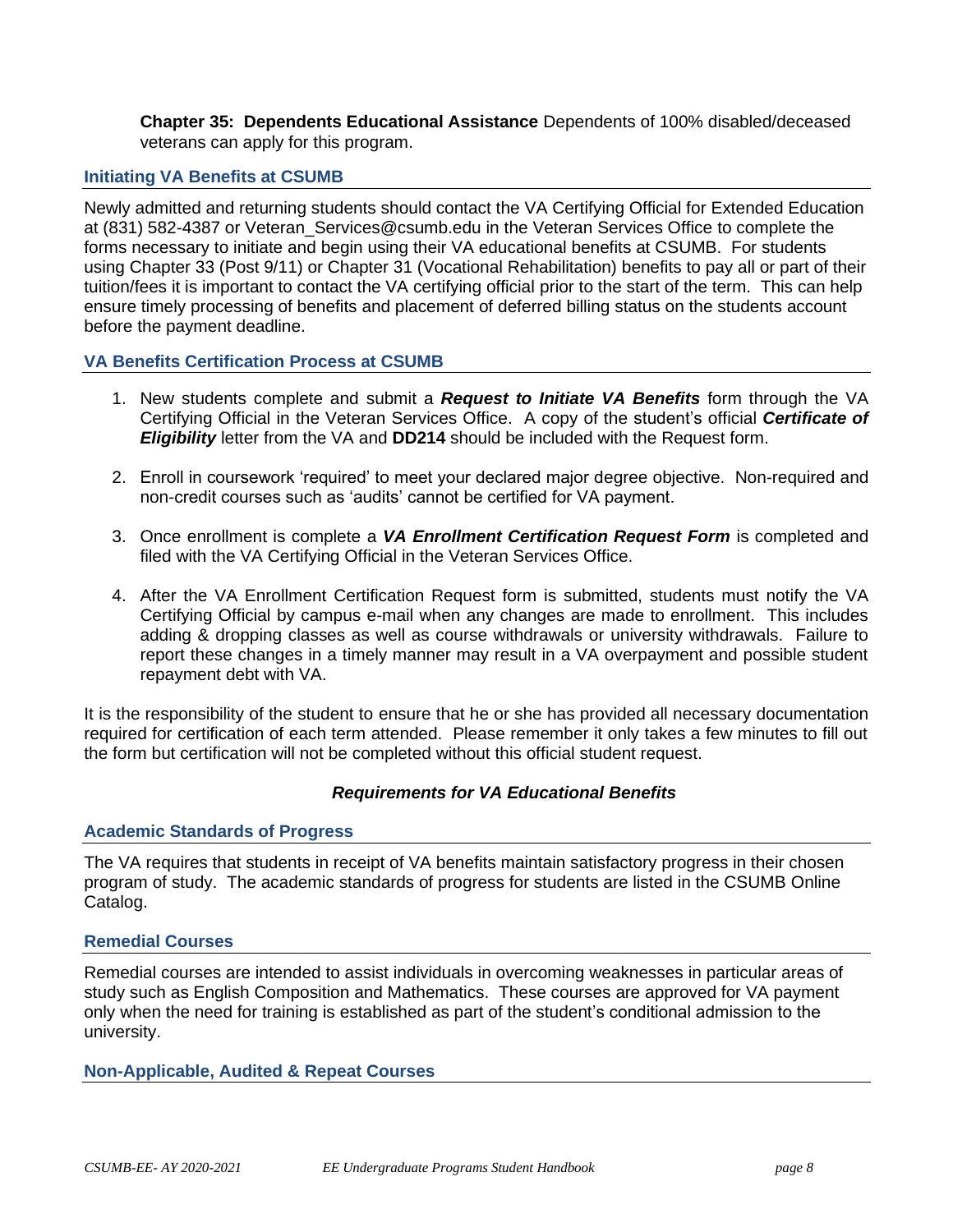No benefits will be certified for courses that do not meet degree requirements for graduation. The following list reflects examples of courses that will NOT be certified for payment:

- 1. Courses that have been previously completed with a grade of 'C' or higher. This includes courses transferred from other colleges.
- 2. Courses taken as an audit status.
- 3. Elective coursework that does not meet a current unfulfilled 'degree requirement'. e.g. elective physical education or music/art activity courses.

## **Grading Policies**

All coursework must be completed with satisfactory grades:

- Letter grades A, B & C are satisfactory, punitive grades for VA benefit payment.
- C-, D, F, I/IC and WU grades, while unsatisfactory in meeting degree requirements are considered 'punitive grades' that will not result in a financial adjustment to your benefits. They will, however, impact your academic GPA and academic standing and may result in academic probation or disqualification from the University.
- W and NC are unsatisfactory, non-punitive grades that will result in a reduction of your certified units and possibly benefit payment unless you can provide the VA with mitigating circumstances.

## **VA Educational Overpayments**

Occasionally VA students may be overpaid. Overpayments may result from students receiving nonpunitive grades (NC, W) which are not used to verify progress to degree. Another major cause may be due to the student's failure to report course changes immediately to the VA Certifying Official in the Office of the Registrar. To avoid overpayment of benefits, students must remember to report in writing (via campus e-mail) any changes in enrollment (drop/add) or withdrawal to the VA Certifying Official in the Office of the Registrar.

## **Concurrent Enrollment**

Students interested in using VA benefits while completing transfer coursework at another institution for their CSUMB degree requirements must request a 'Parent School' letter from their CSUMB VA Certifying Official before enrolling for the transfer coursework. This letter will be mailed directly to the 'secondary school' certifying official to confirm the transfer work as 'required' for their CSUMB degree. It acts as a formal request that the other school certify VA benefits certification of the transfer coursework for the 'guest student'.

## **Mitigating Circumstances**

Mitigating circumstances are unanticipated and unavoidable **documented** events that interfere with the pursuit of a course and result in the student's receipt of a non-punitive grade. Mitigating circumstances may be claimed by submitting documented evidence when a student withdraws or otherwise incurs an overpayment. Claims may be submitted on a VA Form 21-4138 with an explanation of the circumstances. The decision to accept mitigating circumstances is made by the VA.

The following are some general categories of mitigating circumstances:

- Serious illness of the veteran or dependent.
- Serious illness or death in the eligible veteran's or dependent's immediate family.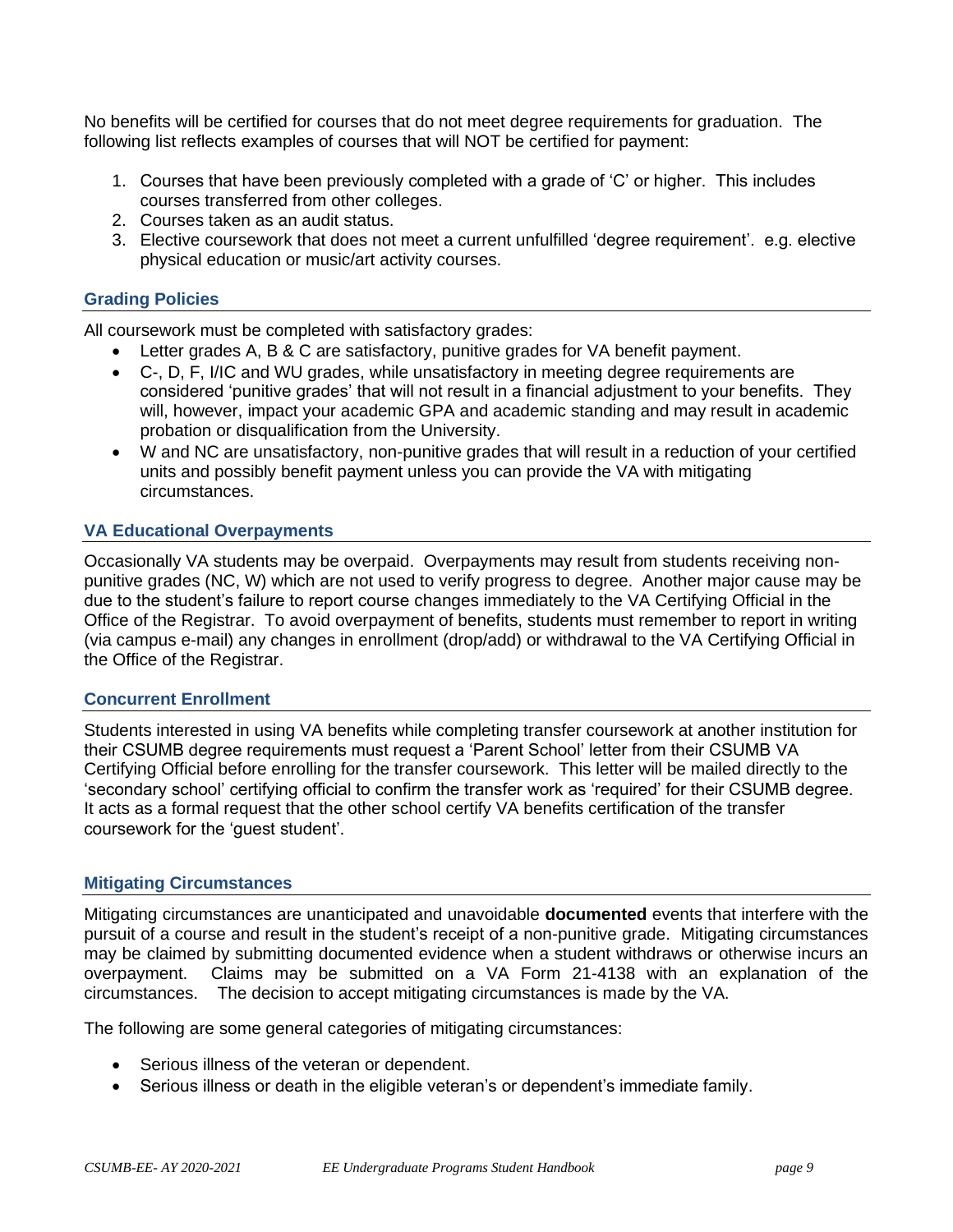- Immediate family or financial obligations that require a change in terms, hours or place of employment which precludes pursuit of the course.
- Discontinuance of a course by the school.
- Unanticipated active duty military service, including active duty for training.
- Unanticipated difficulties with child care arrangements.

Examples of unacceptable mitigating circumstances include, but are not limited to: withdrawal to avoid a failing grade, disliking an instructor, too many courses attempted or a call to active duty that was anticipated before the term began.

## **Student Disability Resources**

Student Disability Resources provides support services for students with disabilities so that they can be successful at CSUMB. For additional information or to make an appointment visit https://csumb.edu/sdr/getting-started.

## **University Guidelines**

All University Policies may be found at [https://csumb.edu/policy.](https://csumb.edu/policy) For clarification of program and university policies you may contact the Extended Education Office at (831)582-5159. Below are highlights of university policies and guidelines for your convenience.

## **Registration & Payment**

Registration and Payment for classes is completed online.

Students will be registered for each term, automatically by their program per their Academic Plan. Registration notifications will be sent electronically to the students CSUMB email account.

• By being registered, students agree to pay all fees by the due date or may submit the required withdrawal paperwork at least one business day prior to the first day of class

#### **Payments**

Payment for classes is completed online through OASIS Student Center. Payment should be submitted by the specified per session due dates. Late fees may be applied to late registration and/or late payments.

If payment is not received by the due date students will be automatically dis-enrolled from their courses. Outstanding balances with CSUMB may result in collection actions and will result in a hold on your account, preventing registration and the ordering of CSUMB official transcripts.

Enrollment & Payment instructions are available online at [https://csumb.edu/extended/pay-school.](https://csumb.edu/extended/pay-school)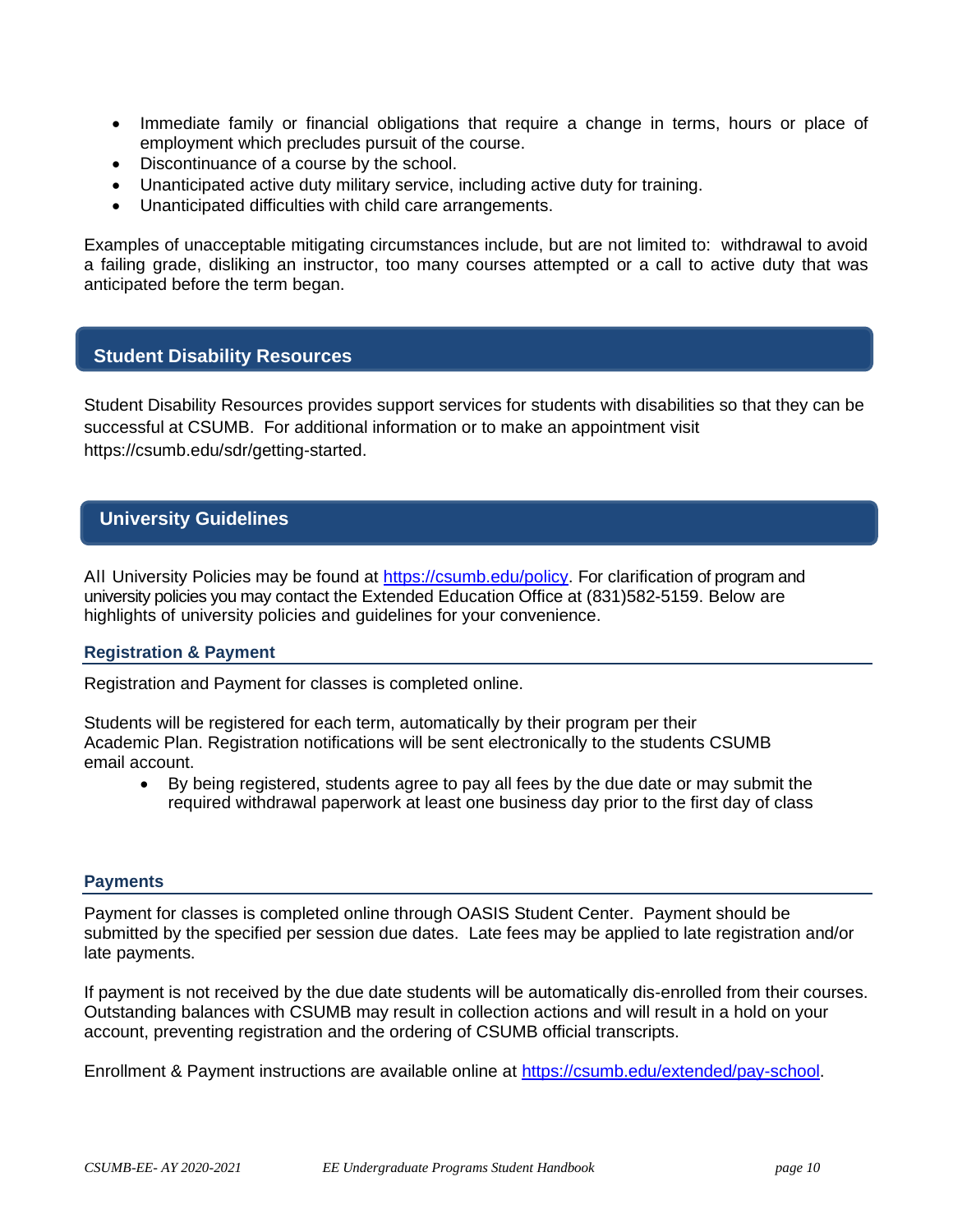Payment instructions are available online at http://cms.csumb.edu/make-online-payments (Visa is NOW accepted online

## **Enrollment (Add, Drop, Withdraws)**

**Students who are receiving Financial Aid funds must consult with the CSUMB Financial Aid Office prior to dropping or withdrawing from all courses, regarding any refunds or repayments of grant or loan assistance received for that academic term.**

Students may request to drop classes during the published add and drop period. Students must submit an [Extended Education Add/Drop Form](https://drive.google.com/a/csumb.edu/file/d/0B-da44ml-tc5cExEQkdlamhDZXd1dFVLeG8wV3RGakYycDBj/view?usp=sharing) to be drop a class.

## **University Withdraw Procedure**

Students needing to withdraw begin by contacting their academic advisor or program coordinator, and completing the required University forms.

Students who are receiving Financial Aid funds must consult with the CSUMB Financial Aid Office prior to withdrawing from the University regarding any refunds or repayments of grant or loan assistance received for that academic term.

To withdraw from some or all classes, students must submit the appropriate withdrawal form to their academic advisor or program coordinator, otherwise, the student will receive a grade of "WU" (unauthorized withdrawal) or "F" in the course. Submission of the withdrawal form does not guarantee that the withdrawal request will be approved. Students are entirely responsible for appropriately withdrawing from courses or the University by the dates noted in their program's Academic Calendar. Contact your program academic advisor or coordinator for an Academic Calendar for your special session.

Students may withdraw from no more than 18 semester-units attempted at CSUMB during their undergraduate career. The maximum allowable units for withdrawal applies to coursework taken in matriculated status and any courses taken through extended education, special session or Open University.

## **Refunds**

Refunds are not automatic. To request a refund, complete the Student Fee and Tuition Refund form that is available at https://csumb.edu/cost/tuition-fee-refund. All refunds are subject to a \$10 processing fee. Refunds are also subject to application to other financial obligations owed to the University. Refunds take a minimum of two weeks to process and will be mailed to your student mailing address in OASIS Student/HR.

To receive a full refund of the tuition, less a \$10 process fee, students must drop prior to the first day of class. If your class starts on Monday, students must submit the drop form by Friday of the previous week. Beginning the first day of class, refunds are pro-rated through the first 11 days of class. There is no refund after the 11th day of class.

Day  $1 = 75\%$  Day  $12 = 0$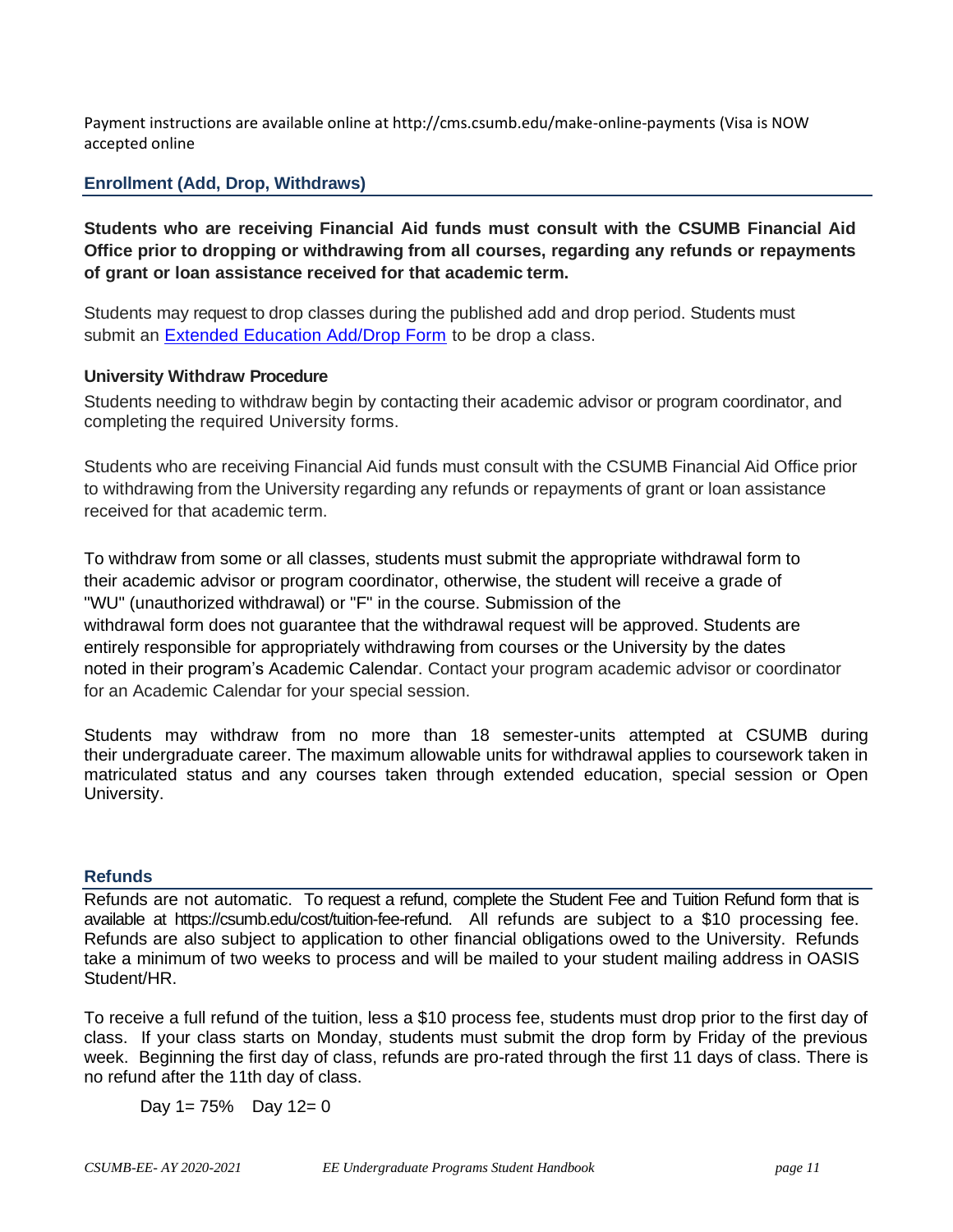View the EE website for a complete refund schedule at [https://csumb.edu/extended/extended-ed](https://csumb.edu/extended/extended-ed-refund-process)[refund-process](https://csumb.edu/extended/extended-ed-refund-process) .

## **Continuous Enrollment**

Continuous attendance is essential to maintaining a student's catalog rights. Continuous attendance is defined as enrollment in a one-unit course during one semester in a calendar year, by a matriculated student, which culminates in a record of enrollment on the student's official transcript. Courses taken through Open University are not eligible for the purposes of establishing catalog rights. Absence related to an approved leave of absence (see Matriculation Policy section 4.2.1) is not considered an interruption of continuous attendance.

Students may discontinue enrollment in the University without cause. If a student discontinues enrollment from the University (i.e. takes an un-approved leave of absence) and re-enters, the student shall be subject to all entrance requirements, fees, and new graduation requirements.

## **Leave of Absence**

A [leave of absence](https://s3.amazonaws.com/csumb-uploads/iMclu864ROCXoWLJ69dT_Leave%20of%20Absence.pdf) is available to undergraduate students who are in good academic standing and have attended at least one term at CSUMB prior to requesting a leave. A leave of absence may be granted to a student for a maximum of two consecutive semesters. A student who is granted a leave of absence maintains certain rights and privileges ordinarily associated with continuing student status (i.e. Catalog Rights), even though not officially enrolled.

After returning from a leave of absence, students will be responsible for the current registration fee rates. Fees are subject to increase.

## **Grading**

The following values are assigned to each grading symbol:

| A+ 4.0 | A 4.0            | $A - 3.7$ |
|--------|------------------|-----------|
| B+ 3.3 | B 3.0            | $B - 2.7$ |
| C+ 2.3 | C <sub>2.0</sub> | $C - 1.7$ |
| D+ 1.3 | D 1.0            | $D - 0.7$ |
| F 0.0  |                  |           |

Designations of CR/NC (credit and non-credit), I (incomplete), W (withdrawal), RP (report in progress), and AU (audit) shall not be calculated in the grade point average. Designations of IC (incomplete charged) and WU (withdrawal unauthorized) shall be counted as a failing grade (F) for grade point average and progress to completion.

Other than the change in an incomplete (I), a change of assessment symbol shall be made only in the case of a clerical error or other administrative grading error. Students seeking to challenge final assessments based on other grounds shall follow the policy and procedures set out in the Grade Appeal Policy.

## **Repeats**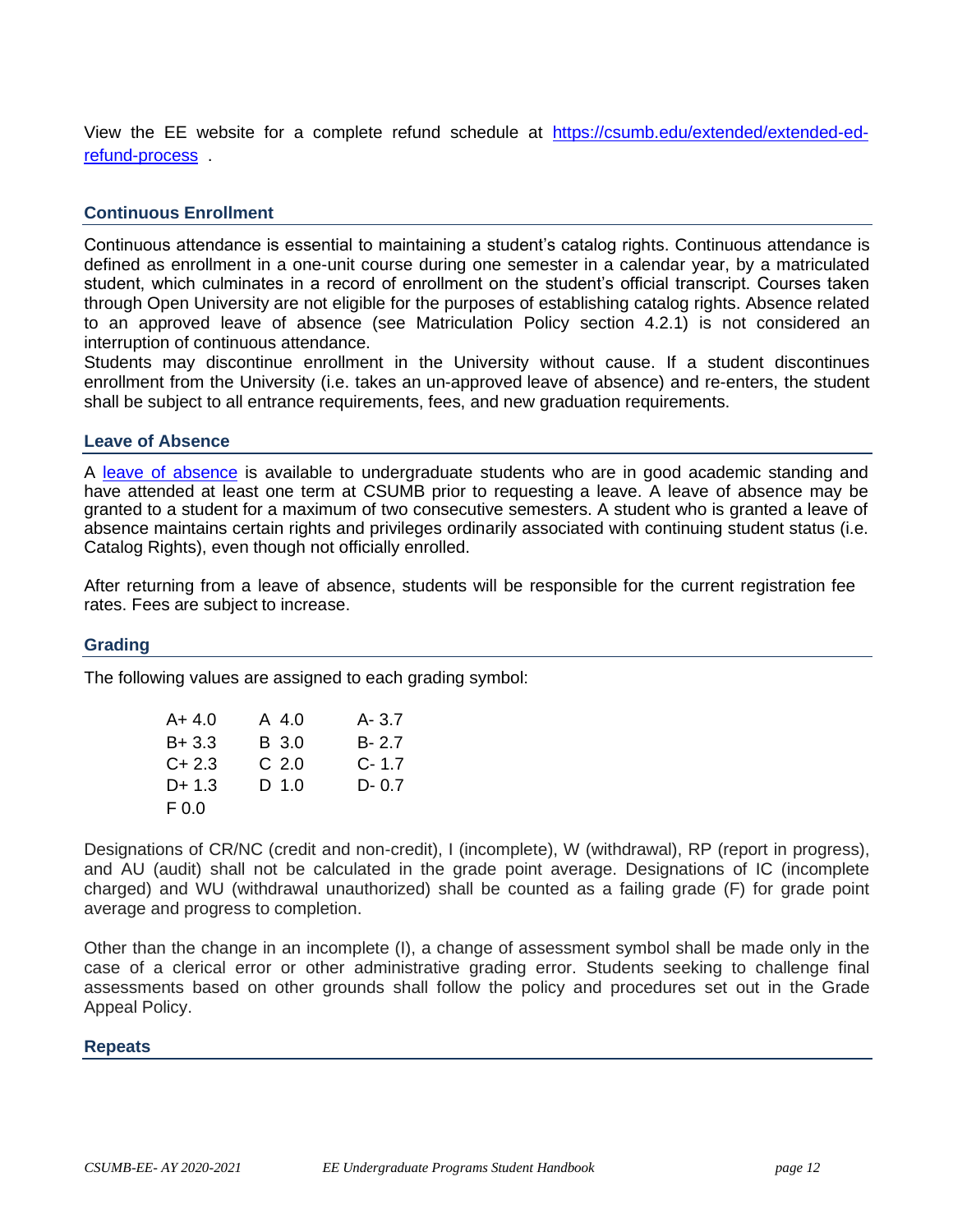Only courses repeated at CSUMB may be used to adjust the GPA. Grades earned in courses taken at other institutions may not be used to replace grades in CSUMB courses and students cannot improve grades of courses taken at another institution by repeating them at CSUMB.

Once a student has been awarded a degree, a student may not use the provisions of this policy to adjust the GPA.

These rules apply to attempted completions of a course, which include any course for which a letter grade (including a grade of WU or IC) was assigned. Students may not repeat a course for GPA adjustment in which a grade of CR was assigned. For the purposes of this policy, grades of AU, RD, RP and W do not count as attempts to complete a course.

Undergraduate students may only repeat for GPA adjustment a course in which a grade of C- or lower was assigned. One repeat per course is permitted for GPA adjustment with no approval required. When a course is repeated, only the HIGHEST grade will count in calculating the GPA and the other grade will be excluded from the GPA computation. However, all grades will be recorded on the official transcript as a matter of accurate academic record keeping.

In rare instances where an undergraduate student finds it necessary to repeat a course a second time, a course repeat petition must be approved by the student's advisor and the chair of the program offering the course. Any units and grade points earned will be averaged with all other grades earned for the course. No course may be repeated more than two times (three total attempts).

A maximum of 16 semester units of CSUMB coursework may be repeated for the purpose of excluding grades (grade forgiveness) from the computation of the student's overall GPA during the entire undergraduate degree program. Courses repeated for grade forgiveness prior to Fall 2009 will not be counted toward these maximum limits.

An additional 12 semester units of CSUMB coursework may be repeated for grade averaging. In such instances, the repeat grade shall not replace the original grade, but rather, both grades shall be calculated into the student's overall grade point average. Courses repeated for grade averaging prior to Fall 2009 will not be counted toward these maximum limits.

These limits (16 units of grade forgiveness and 12 units of grade averaging) apply to all courses taken at CSUMB, whether a student is matriculated or enrolled through Open University. Students are urged to meet with their academic advisor before repeating a course for GPA adjustment.

## **Academic Standing**

Undergraduate students are expected to maintain a cumulative and University grade point average of at least a C (2.0) and to demonstrate satisfactory progress to degree consistent with Section 4.10 of the Matriculation Policy for undergraduates.

An undergraduate student is placed on academic probation if at any time the cumulative grade point average in all college work or a cumulative grade point average at CSUMB falls below a C (2.0). The College Dean shall notify students on academic probation. Students shall remain on academic probation until the cumulative and CSUMB grade point average is a C or until the student has been academically disqualified.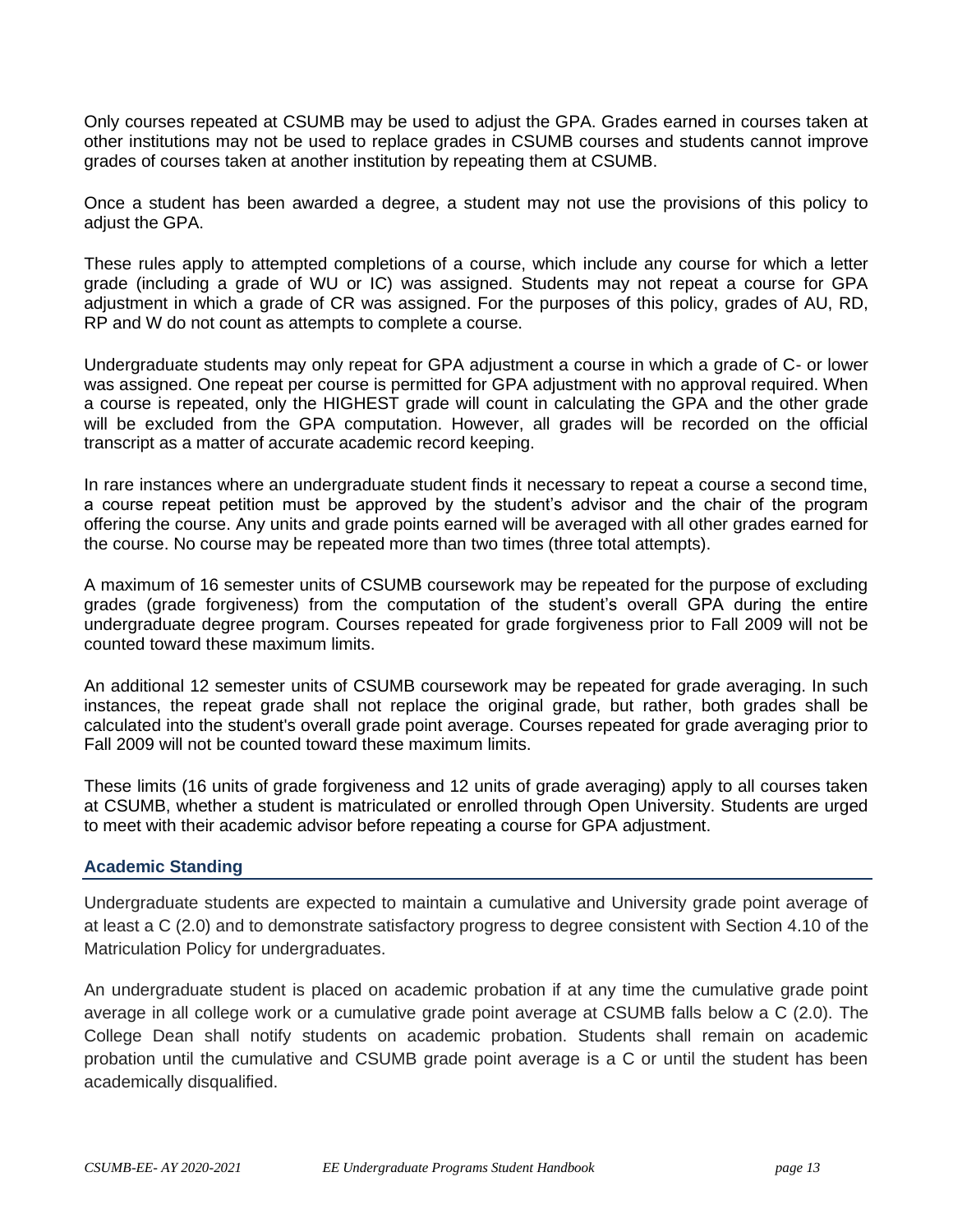## **Graduation**

## **All students must submit an Application for Graduation indicating the term they will be completing their final degree requirements.**

#### **Deadlines and Fees**

The Graduation Application fee is \$40. If an application is submitted after the deadline date, there is an additional late fee of \$20. Payments may be submitted online in CashNet. Information about deadlines and fees can be found on the website at<https://csumb.edu/planning/fees-deadlines>.

#### **Applying to Graduate**

Prior to applying for graduation, students should meet with their academic and/or faculty advisor to review their progress to degree. Students should also view their Academic Requirements Report in Oasis to ensure the accuracy of their records.

Students can apply for graduation online from their Student Center in Oasis. All appropriate fees are required at the time of submission. Information about the process to apply for graduation online can be found at [https://csumb.edu/cms/apply-graduation.](https://csumb.edu/cms/apply-graduation)

#### **Graduation Date Change**

If a student needs to change their graduation date to a future term, they must re-apply for graduation online from their Student Center in Oasis. There is a \$20 fee for changing a graduation date.

#### **Final Degree Verification**

At the end of the term in which the student has applied to graduate, a graduation counselor will perform a final review of the student's academic records to ensure all degree requirements have been completed. If all requirements are met, the student's degree will be awarded. If requirements remain, the student will be notified via campus email and given further instructions.

*Note: It may take up to 60 days after the end of the term for a student's degree to be awarded to their student record.*

Additional information about graduation can be found online at [https://csumb.edu/planning/apply](https://csumb.edu/planning/apply-bachelors-degree)[bachelors-degree.](https://csumb.edu/planning/apply-bachelors-degree)

#### **Commencement at CSUMB**

*The commencement ceremony is held once a year in May and includes all degree candidates within an academic year.*

Participation in the commencement ceremony is voluntary and does not guarantee that a student's degree will be awarded. Students do not receive their diploma at the commencement ceremony. Students who choose to participate must have their graduation application on file by the application period deadline in order to receive all e-mail notifications regarding commencement and other celebratory events. Commencement information is available at [https://csumb.edu/commencement.](https://csumb.edu/commencement)